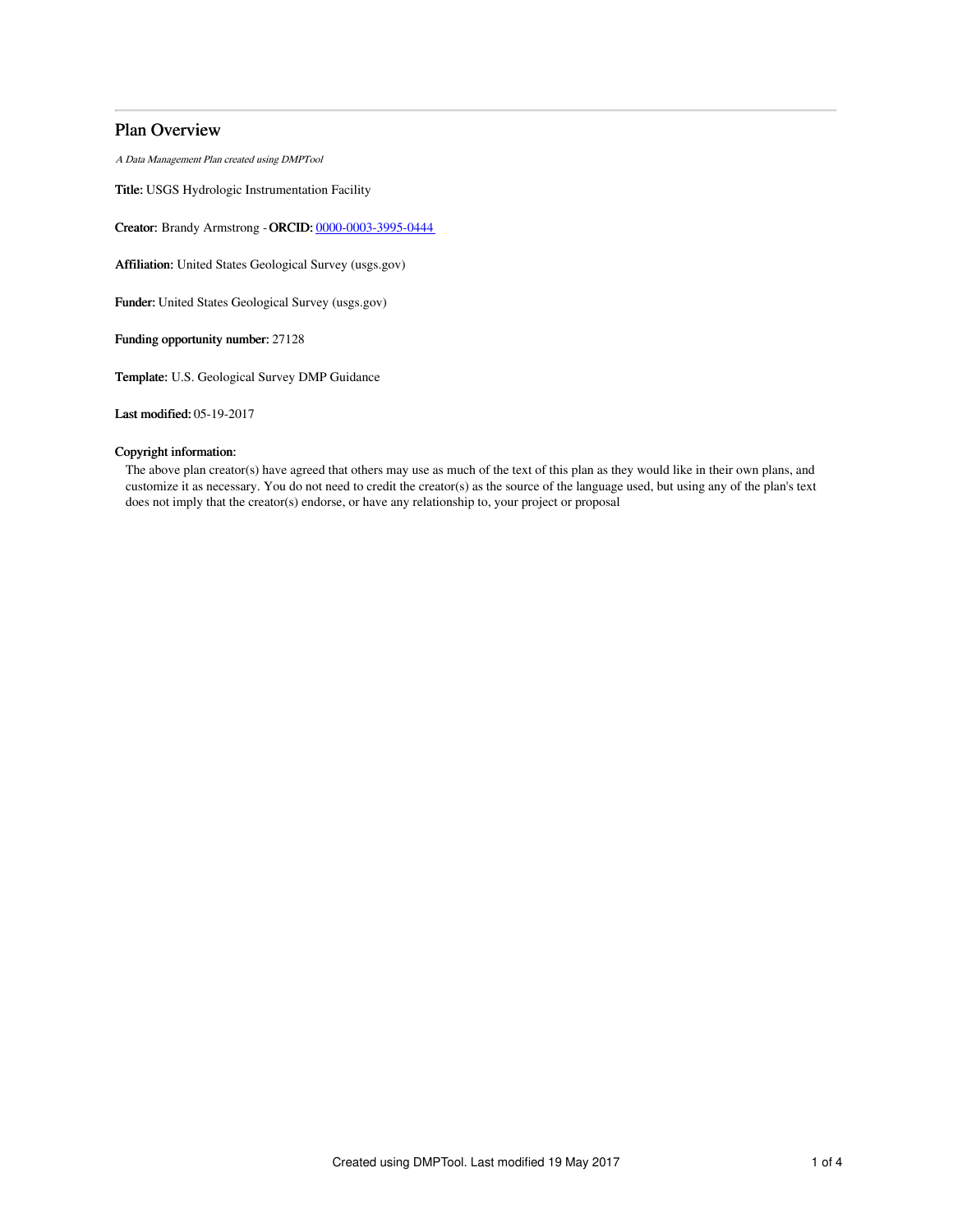# USGS Hydrologic Instrumentation Facility

# 1. Project and Contact Information

#### What is the name of the project?

Include any identifiers related to the project (e.g. Project ID, Funding ID etc). Instrument Evaluation: Cabled Ultra-Violet (CUV) produced by AML Oceanographic

What is the name of the USGS Center/Program that oversees the project?

Include contact information (email, phone, address).

U.S. Geological Survey Hydrologic Instrumentation Facility

#### Summary description of the project. Include reason why the data is being collected.

In this experiment, the U.S. Geological Survey (USGS) Hydrologic Instrumentation Facility (HIF) evaluated the CUV, manufactured by AML Oceanographic, for efficacy in controlling biofouling in an estuarine environment.

#### What is the project start date?

Start date. 2015-11-12

What is the project's expected end date? Estimated end date. This field can be updated as needed. 2016-06-27

Are there additional information available? Include any web links with more information related to the project, if applicable.

Question not answered.

## Who is the main point of contact for the project and its data?

Also list any alternate points of contact, if any. Brandy N.G. Armstrong barmstrong@usgs.gov 228-688-1508

Are there collaborating/funding agencies and organizations? Who are they and who are the main points of contact?

Question not answered.

# 2. Plan and Acquire

## How will the data be acquired?

## Are they newly collected or using existing datasets?

The CUV was deployed twice at the US Geological Survey Pearl River site 02492620 at Stennis Space Center, Mississippi. One six week field deployment was during winter conditions (November 12th 2015 to January 5th 2016) and the other during summer conditions (June 8th to July 25th 2016). During each deployment two EXO multi-<br>parameter sondes with identical sensors were deployed side by s Third EXO sonde that is maintained by the USGS Hydrologic Instrumentation Facility at the Pearl River site was used as the reference.

#### If acquiring existing datasets, include more information.

Include the name, format, a persistent identifier, and source citation, if any. Are there any restrictions or agreements such as Memorandum of Understandings (MOUs) for use and storage?

Provisional data from the Pearl River site 02492620 were downloaded from the National Water Information System (NWIS) web interface and reviewed. Data greater than 3 standard deviations from the mean was considered to be outlying data and removed.

#### If collecting new data, include more information.

Are there special processes or procedures for collecting the data (e.g. licenses, permissions, equipment, software)?

An EXO1 and an EXO2 multiparameter sonde were deployed equipped with pH, dissolved oxygen (DO), conductivity/temperature (C/T) and turbidity sensors identical to those on the Pearl River continuous water quality monitoring site sonde, also an EXO2, hereafter referred to as site sonde.

The EXO1 and EXO2 were programmed to measure on the hour and to log internally. The site sonde was programmed to measure every 15 minutes, log internally and upload real time data through satellite telemetry. All three sondes met the USGS-recommended calibration criteria prior to deployment [6]. The site sonde was monitored by satellite telemetry and maintained weekly according to USGS continuous water quality monitoring protocol [6]. All sondes contained backup batteries in case of site power failure. All sondes were suspended in the same 46 cm diameter stilling well.

The EXO1 was deployed without biofouling preventative or a wiper and was not cleaned during the entire length of each field deployment. The EXO1 acted as the control. The EXO2 was fitted with a mount to maintain the Cabled UV at a distance of 6.15 cm from top of the sensors. The CUV was centered on the opposite side from the four sensors 2.6 cm from the side of the sensor guard. The location of the CUV ensured that the directness of the angle of the ultraviolet light was as close to 90 degrees as practical and that the sensors were all covered by the beam spread.

The EXO1 and EXO2 were deployed twice at the Pearl River site. The winter deployment was 8 weeks long, from November 12th, 2015 to January 5th, 2016. The summer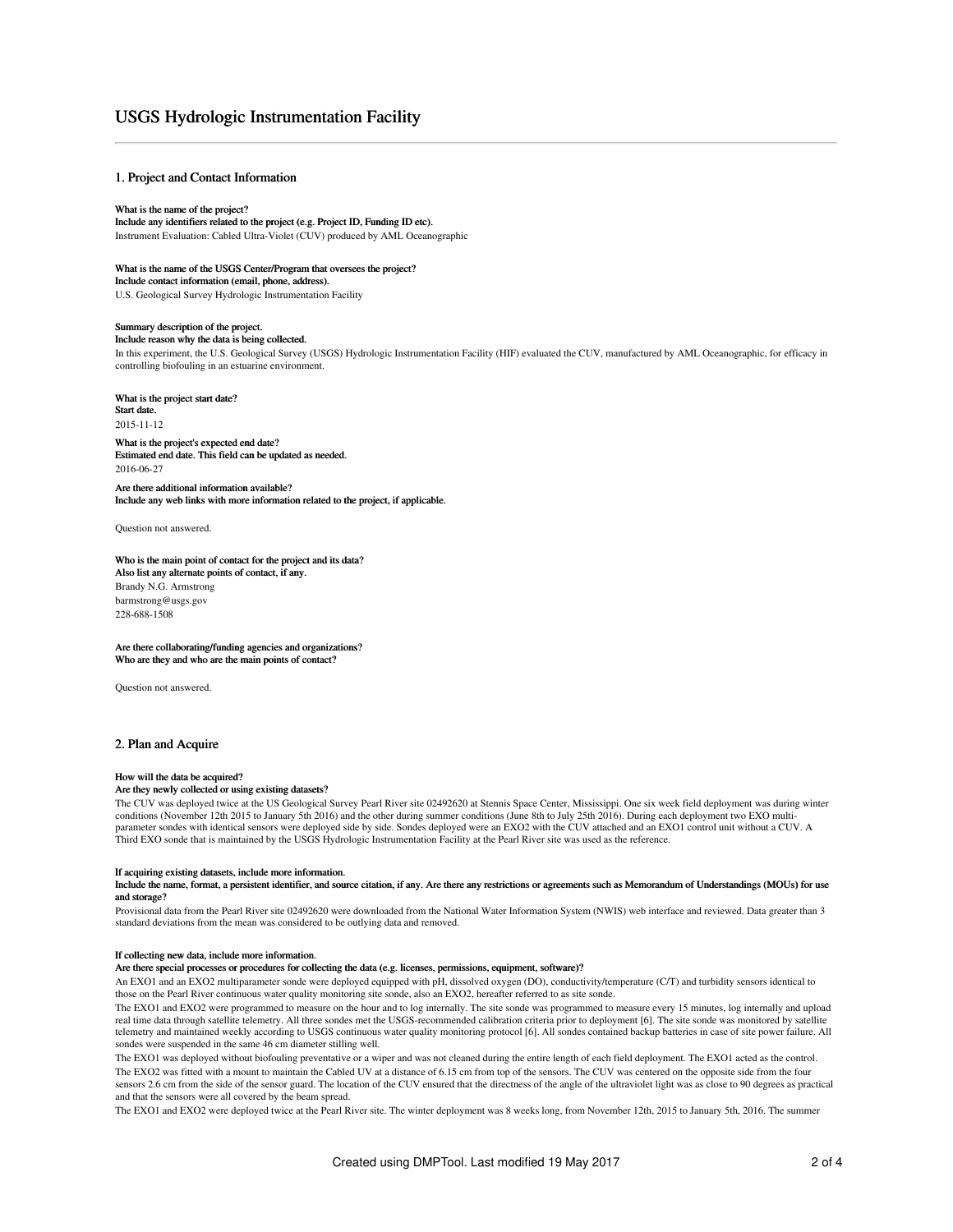deployment was six weeks long, from June 8th to July 25th, 2016.

#### What is the estimated volume of the data collected, transformed, and/or generated?

For example in megabyte (MB), GB, TB, or PB. Four CSV files less than 1000 KB

#### Will the data be static or frequently updated?

If frequent updates, describe how frequent (e.g. Continuously, weekly, annually, irregular etc) The data will be static.

Are the appropriate equipment and staff resources accounted for in the budget? Include estimated time and cost for such data management activities. Instrument reviews are included in the HIF budget.

#### 3. Describe/Metadata and Manage Quality

#### How many new datasets will be created?

List the anticipated title of each dataset. One new data set will be created.

#### What are the data types and formats, in which the data will be maintained?

Open data formats such as csv, tiff, mp3, are required.

Data will be maintained as comma separated value text files.

#### Briefly describe the data processing steps or provide the scientific workflow.

Also identify any software or technology needs where applicable.

Data were downloaded and converted to csv using proprietary KorEXO software. Data were not filtered and outlyers were not removed. The dat is in a raw format.

#### How will the metadata for each dataset be created?

#### Who will be responsible for the metadata creation and update? Include their contact information.

Metadata will be created using the USGS Core Science Analytics, Synthesis, and Libraries (CSAS&L) - Online Metadata Editor (OME) available at <https://www1.usgs.gov/csas/ome/editor.htm> .

### Which metadata standard will be used to describe each dataset?

For USGS, FGDC-CSDGM or ISO 19115 series are required.

The OME creates metadata that are compliant with the FGDC Content Standard for Digital Geospatial Metadata (CSDGM). Currently the OME can produce records that follow either the original ('core') CSDGM, or the Biological Data Profile of the CSDGM. Data for this project do not include species information, so core' CSDGM will be used to produce the metadata.

#### What procedures will be used for ensuring data quality (QA/QC)?

If using a known standard or protocol, include the citation source.

All sondes met the USGS-recommended calibration criteria prior to deployment following the Guidelines and standard procedures for continuous water-quality monitors; Station operation, record computation, and data reporting. The site sonde was monitored by satellite telemetry and maintained weekly according to USGS continuous water quality monitoring protocol. All sondes contained backup batteries in case of site power failure. All sondes were suspended in the same 46 cm diameter stilling well.

## 4. Backup/Secure and Preserve

#### Where will the data be stored in the short-term?

#### Is it properly secured, backed up, and environmentally controlled?

On the government owned computer of the lead scientist, Brandy Armstrong at the Hydrologic Instrumentation facility. A copy is also on the government owned external hard drive of the lead scientist.

#### What will be the approach for routine backup of the data?

Include the frequency, duration, software, and media information. Will the data be stored in multiple places and on different media types (recommended minimum of 3 copies with 1 stored in an offsite location)?

Data on Hydrologic Instrumentation Facility computers are backed up routinely. A second copy is maintained on an external hard drive.

#### Describe any potential access restrictions.

For example if the data contain Personally Identifiable Information (PII). Please include any practices to ensure access will be restricted. There are no access restrictions.

#### What will be the final format of the data product?

Will there be any software needs? Will the data format be appropriate for long-term preservation? Open data formats such as csv, tiff, mp3, are required. The final data will be in an open data format, comma separated values (CSV) text.

#### Where will the data and metadata be preserved in the long-term?